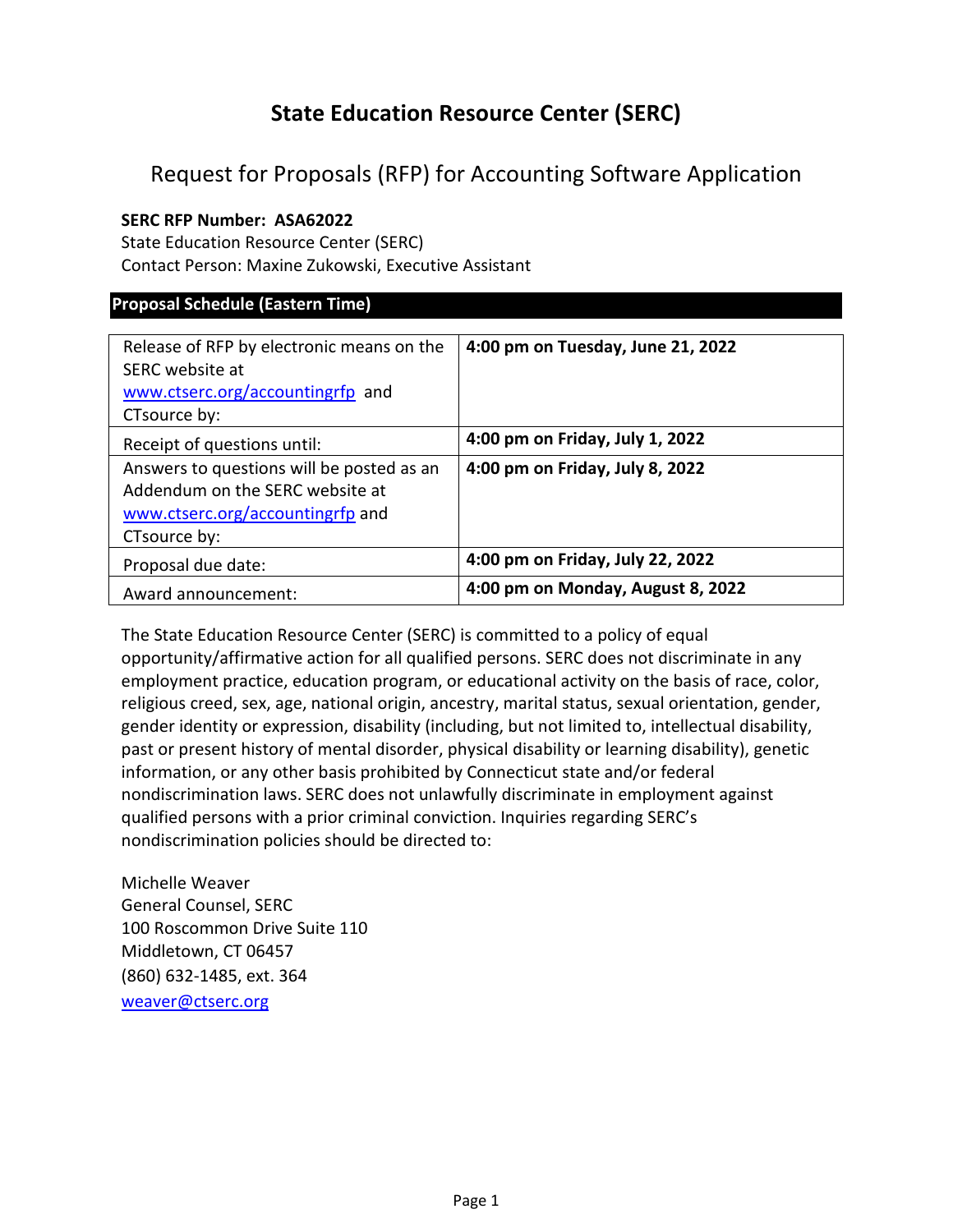# **TABLE OF CONTENTS**

| <b>Section</b>                                           | <b>Page Number</b> |
|----------------------------------------------------------|--------------------|
|                                                          |                    |
| <b>About SERC</b>                                        | 3                  |
| <b>Overview and Purpose</b>                              | 3                  |
| <b>Deliverables</b>                                      | $3 - 4$            |
| <b>Required Minimum Qualifications for Consideration</b> | 4                  |
| <b>Proposal Requirements</b>                             | $4 - 5$            |
| <b>Proposal Schedule</b>                                 | 5                  |
| <b>Instructions for Proposers</b>                        | $5-6$              |
| <b>Selection Criteria</b>                                | 6                  |
| <b>General Information</b>                               | $7-8$              |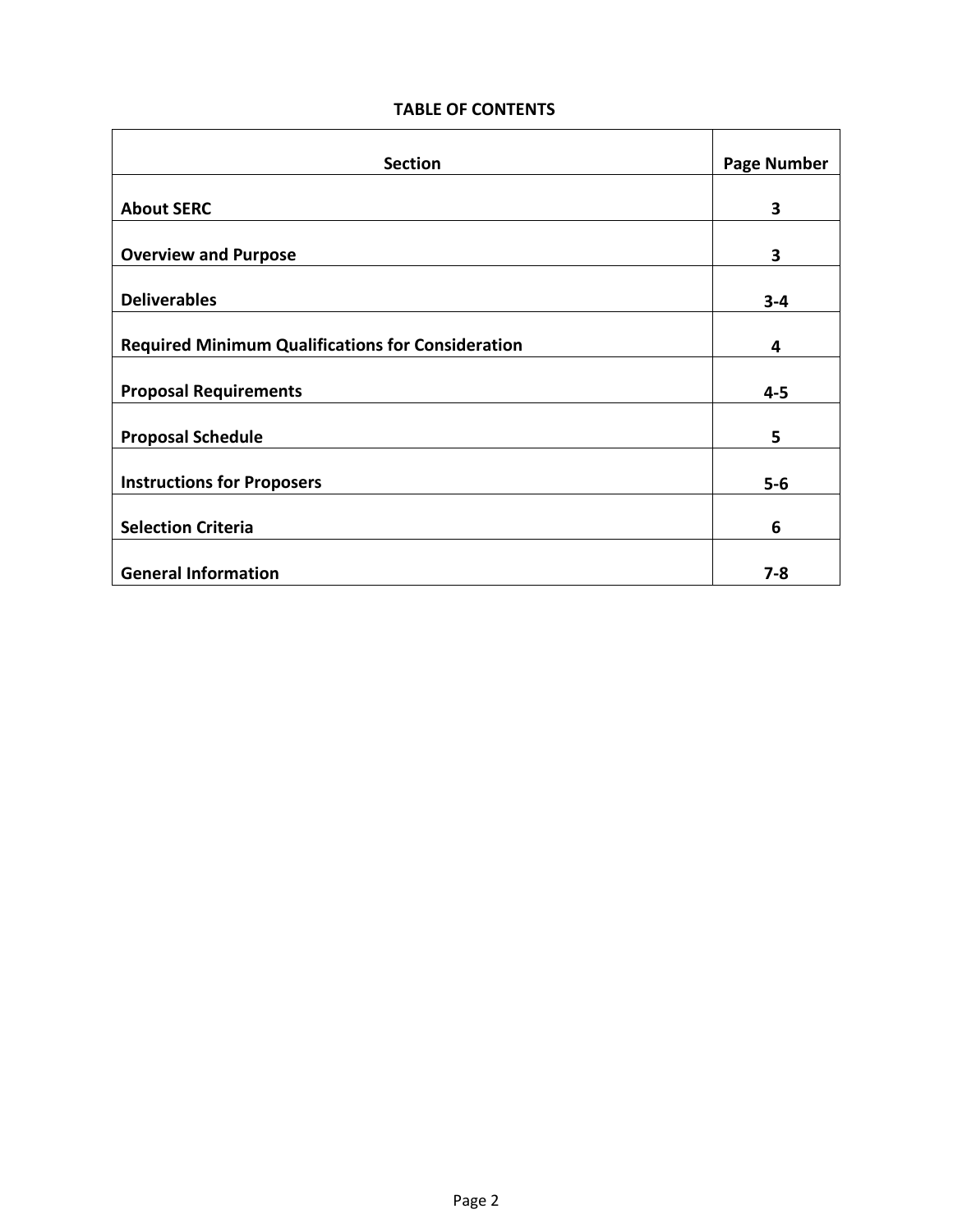# **About SERC**

The State Education Resource Center (SERC) was established over 50 years ago as a "focal point of action and communication for special education personnel from throughout the state" of Connecticut (CT State Department of Education newsletter, October 1969). We have served local school districts, state-level policymakers, families, community agencies, and other stakeholders by facilitating professional learning, including technical assistance and training; providing resources, in part through a centralized library; and leading a range of other activities and supports over our five decades in operation.

As we evolved, SERC was statutorily tasked to serve the CT State Board of Education and led the ongoing effort to integrate special and general education, historically divided systems, into a unified approach to education that promotes equitable policies, culturally relevant practices, and accessible structures that develop successful learning communities within schools. We became a state quasi-public agency in 2014, recognizing our unique position to work closely with communities across Connecticut.

All of the Agency's efforts are designed to address educational equity and opportunity gaps. SERC's consultants and staff, in collaboration with our partners, build the capacity of educators, service providers, and families to meet the diverse needs of our student population.

SERC recognizes that to be effective in facilitating change that is systemic, results-based, and enduring, all stakeholders must be included in the change process. Through partnerships with us, education systems shape their own transformation while SERC facilitates the process and customizes application of research and new thinking. SERC maintains many ongoing, years-long relationships with local education agencies and organizations, and offers continued support to foster and sustain systemic change.

Through this work, SERC is committed to its vision of equity, excellence, and education.

# **Overview and Purpose**

SERC is seeking competitive proposals from qualified and interested organization for the implementation of an accounting software application that will record the Agency's financial activity and examine its financial position. With it, SERC can record transactions, generate reports, manage customer and vendor contacts, create purchase orders, invoice customers, monitor account balances, and prepare financial statements.

# **Deliverables**

The project will span from execution of contract until anticipated completion of no more than 6 months and will result in the following deliverables:

- Accounting
- General ledger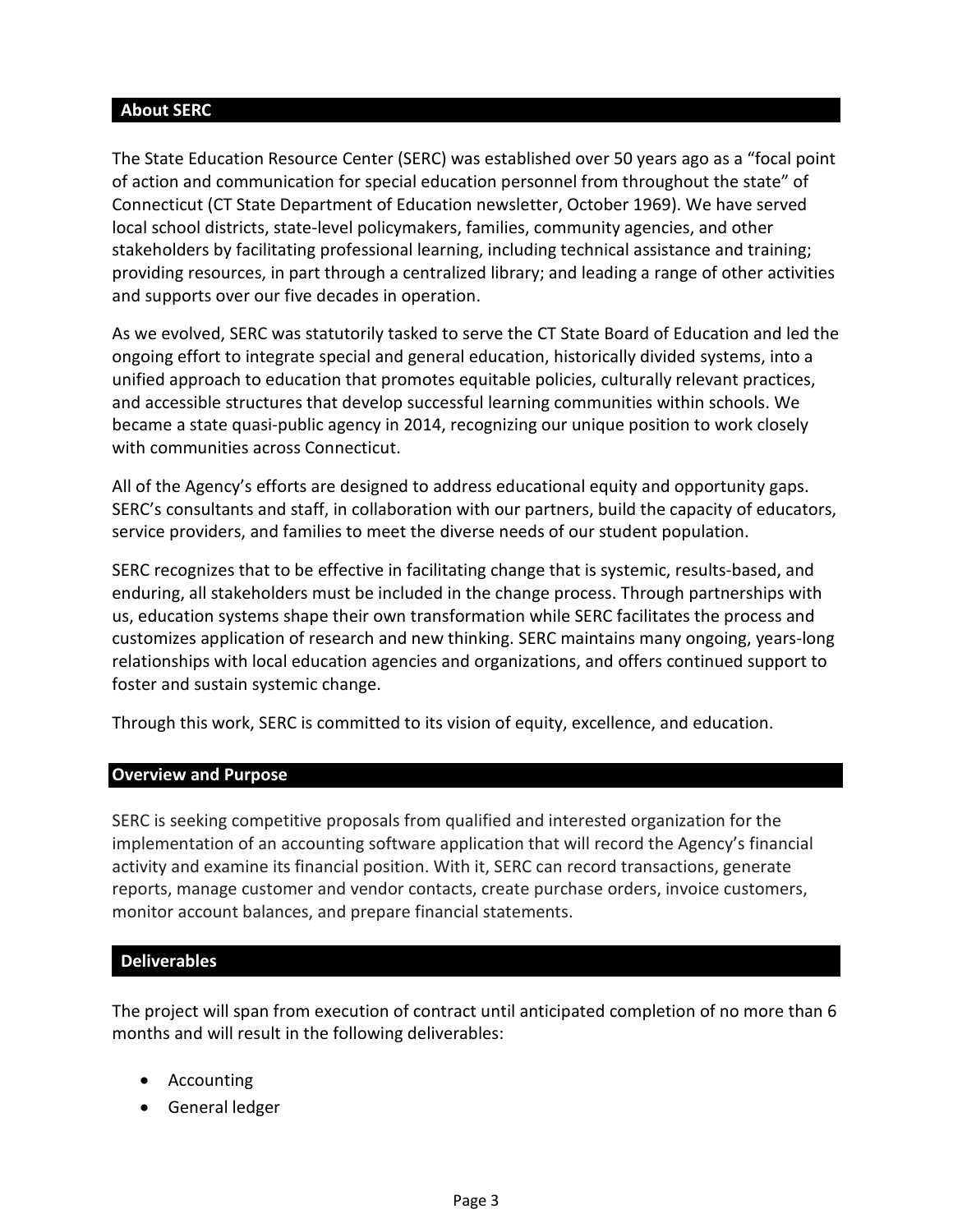- Accounts payable
- Purchase order processing
- Accounts receivable
- Invoicing
- Budgeting
- Cash Management
- Contract Management
- Project & Grant Accounting
- Financial Statement Preparation
- Flexibility to import and export to/from Excel
- Integration with ADP Workforce
- Data history conversion from internal applications
- Implementation
- Technical Support

# **Required Minimum Qualifications for Consideration**

• Accounting software application that is specifically designed for fund accounting.

## **Proposal Requirements**

- **I.** A proposal must be submitted for all deliverable components. Cover page must include:
	- Organization/individual name
	- Contact name and email
- **II.** All proposals must include the following required information as outlined. Failure to include the required information will result in disqualification of proposal from being read/scored:
	- Accounting application pricing in detail by deliverable
	- Pricing for annual support and licensing
	- Hardware requirements
	- Three references from clients similar in function to SERC and a description of services performed
	- A summary of the key strengths and qualifications your firm offers
	- Proposed timeline for conversion and implementation
	- Specific information regarding your firm's commitment to Affirmative Action. Please include, at a minimum, formal internal hiring practices and discussion of working relationships.
	- Information related to the firm's financial stability and if subject to any investigation and/or litigation proceedings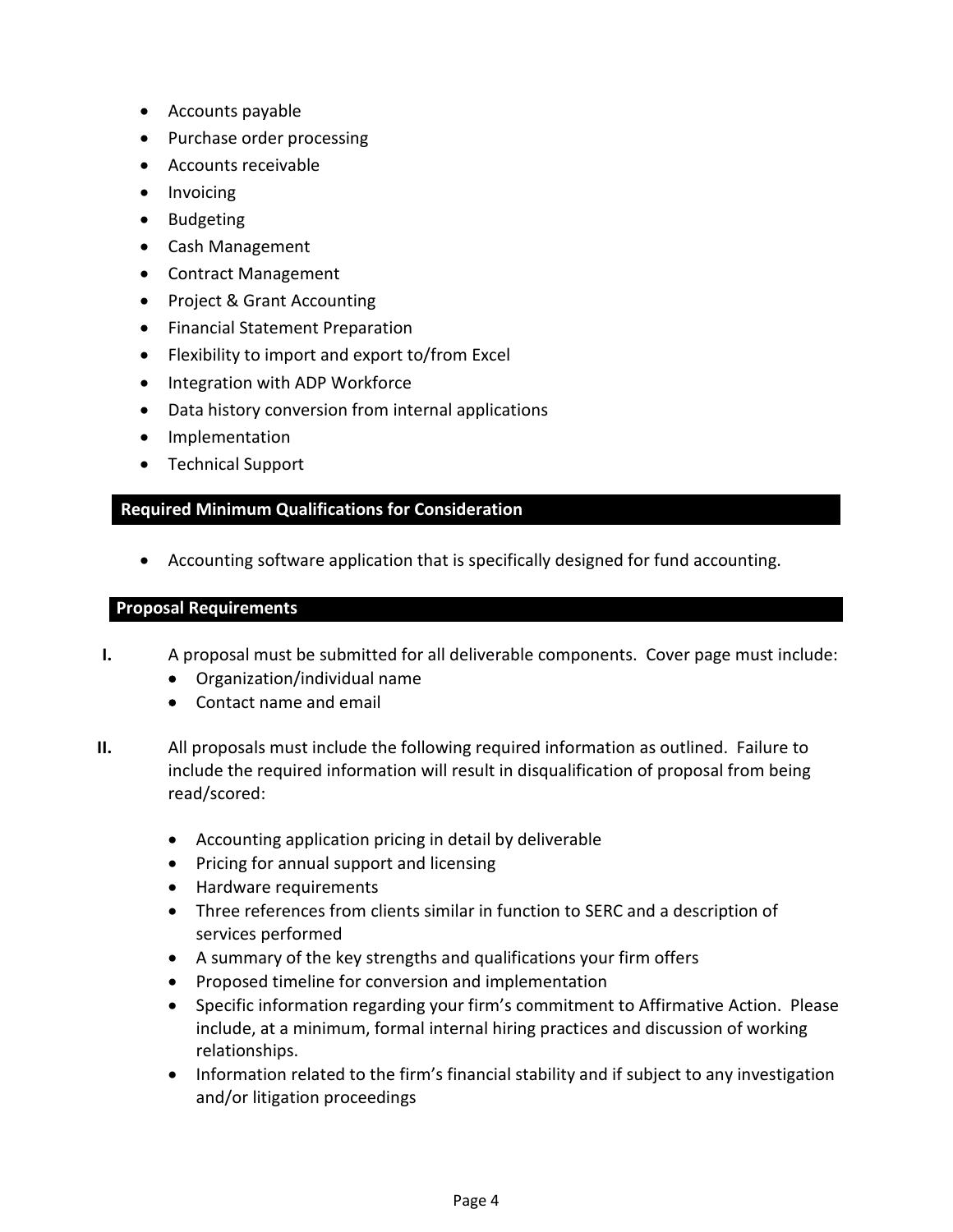- **III.** All proposals must follow the required format below. Failure to follow the required format will result in disqualification of proposal from being read/scored:
	- All pages must be numbered.
	- Page Limit: 10, including cover page
	- Page Size:  $8\frac{1}{2} \times 11$ , portrait
	- Font Type: Calibri
	- Font Size: 12
	- Double-spaced (except tables)
	- Margins: .75" minimum on the top, bottom, and sides of all pages
	- Do not use material in proposals dependent on color distinctions, animation, hyperlinks, etc.
	- Do not include attachments other than those requested or required by this RFP.
	- Upload single pdf to accountingrfp@ctserc.org.

# **Proposal Schedule (Eastern Time)**

| 4:00 pm on Tuesday, June 21, 2022 |
|-----------------------------------|
| 4:00 pm on Friday, July 1, 2022   |
| 4:00 pm on Friday, July 8, 2022   |
|                                   |
|                                   |
| 4:00 pm on Friday, July 22, 2022  |
| 4:00 pm on Monday, August 8, 2022 |
|                                   |

# **Instructions for Proposers**

# **I. Contact Limitation**

During the period from organization's/individual's receipt of this RFP until the Award Announcement is made and a contract is awarded, the organization/individual **shall not contact** any employee of SERC or the CSDE for additional information **except in writing directed to** Maxine Zukowski, Executive Assistant, at [zukowski@ctserc.org.](mailto:zukowski@ctserc.org)

# **II. Questions**

Questions for the purposes of clarifying the RFP must be submitted **in writing by email to**, Maxine Zukowski, [zukowski@ctserc.org,](mailto:zukowski@ctserc.org) and must be received no later than **4:00 pm on Friday, July 1, 2022.**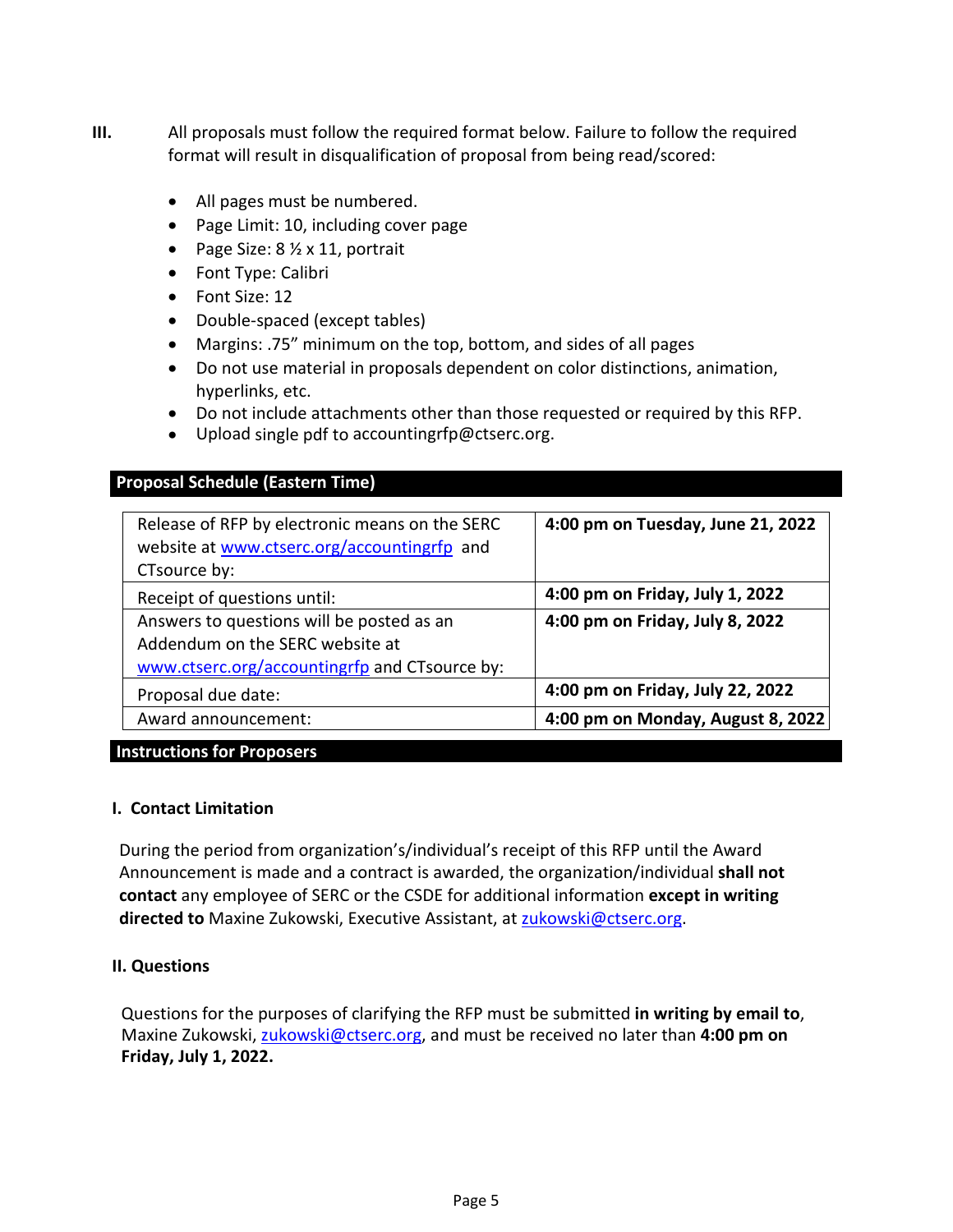Questions and responses will be posted as an **"Addendum to the Accounting Software Application RFP"** by **4:00 pm on Friday, July 8, 2022.** Please note that submission of questions for response does not in any way enhance or guarantee the chances of receiving a contract through this proposal.

#### **III. Proposal Submission**

- All responses to this solicitation must be received **in single pdf format** at [www.ctserc.org/accountingrfp](http://www.ctserc.org/accountingrfp) no later than **4:00 pm on Friday, July 22, 2022.**
- Your firm may be requested to schedule an oral presentation as an additional response to this RFP.

| <b>Criteria for Evaluation of Proposals</b>                                                                                                                                      | <b>Percent of Score</b> |
|----------------------------------------------------------------------------------------------------------------------------------------------------------------------------------|-------------------------|
| 1. Software's ability to meet Agency needs                                                                                                                                       | 30%                     |
| Competitive pricing related to "Deliverables"<br>a.                                                                                                                              | 0-10 Points             |
| Real time inquiries and reporting<br>$b_{\cdot}$                                                                                                                                 | 0-10 Points             |
| c. Growth potential of software                                                                                                                                                  | 0-10 Points             |
| 2. Use, implementation and integration                                                                                                                                           | 30%                     |
| Ease of use and financial reporting<br>a.                                                                                                                                        | 0-10 Points             |
| b. Ease of implementation and integration                                                                                                                                        | 0-10 Points             |
| c. Functionality to support: budget process, purchase<br>orders, Accounts Receivable, Accounts Payable,<br>bank reconciliations, change in history, monitoring,<br>and reporting | 0-10 Points             |
| 3. Information Technology                                                                                                                                                        | 40%                     |
| Is MIP data migration to your software/system<br>a.<br>included in the price of the proposal?                                                                                    | 0-10 Points             |
| Is data integration for at least 1 other application<br>$b_{\cdot}$<br>(not ADP), included in the price of the proposal?                                                         | 0-10 Points             |
| Is technical support for your system included for<br>$\mathsf{C}$ .<br>the entirety of the support period?                                                                       | 0-10 Points             |
| Is the price of your system, whether cloud or hosted<br>d.<br>server, included in the price of your proposal?                                                                    | 0-10 Points             |
| <b>TOTAL</b>                                                                                                                                                                     | 100%                    |

## **Selection Criteria**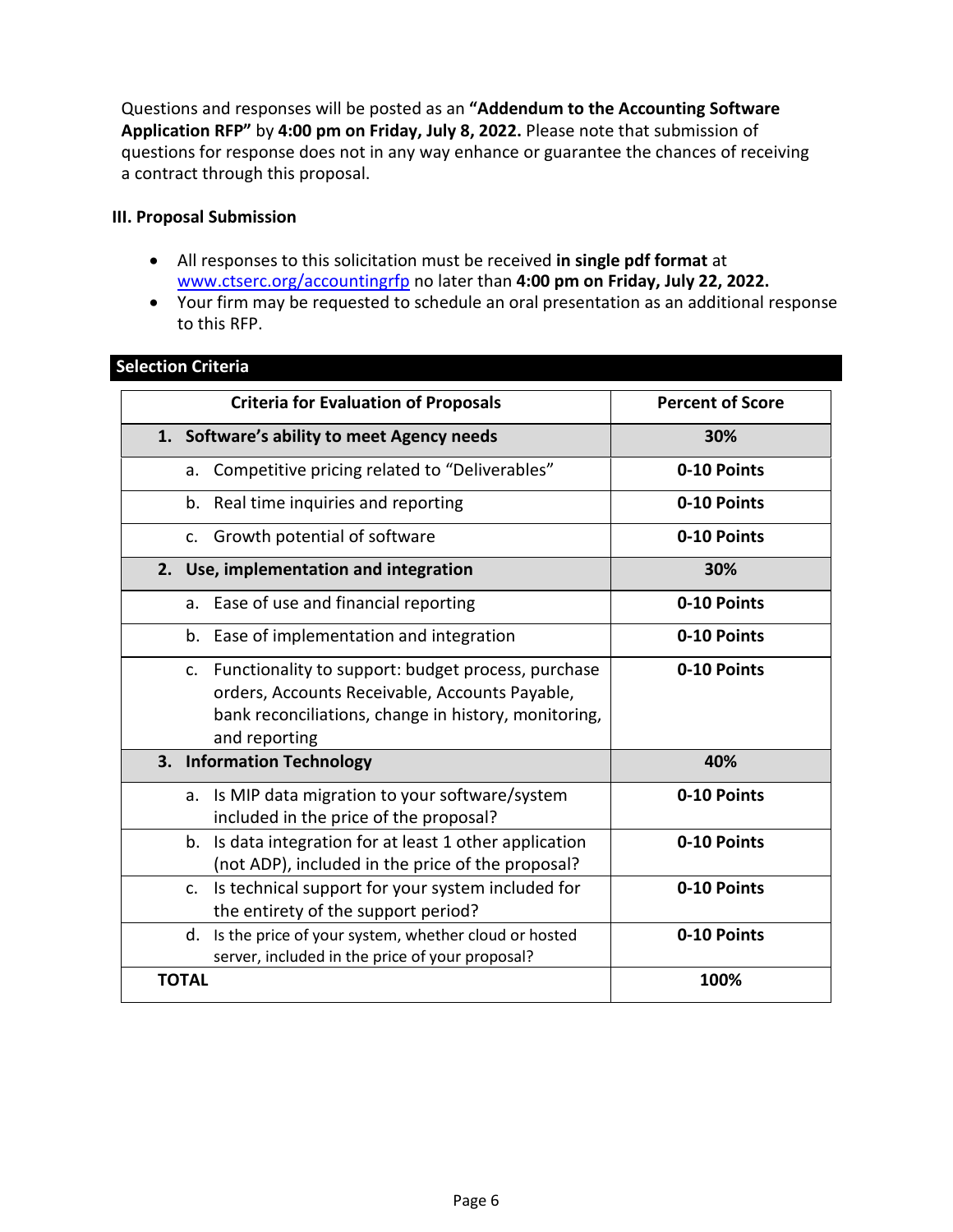#### **I. Contract Period**

The contract period shall begin on a mutually agreed upon date through completion. SERC reserves the right to extend this contract.

#### **II. Contract Award**

SERC reserves the right to award the contract in a manner deemed to be in the best interests of SERC to meet its legislative requirement.

#### **III. Stability of Proposed Prices**

Any price offerings from proposers must be valid for a period of 30 days from the due date of the proposals.

# **IV. Amendment or Cancellation of the RFP**

SERC reserves the right to cancel, amend, modify, or otherwise change this RFP at any time if it deems it to be in the best interests of SERC to meet its legislative requirement.

# **V. Proposal Modifications**

No additions or changes to any proposal will be allowed after the proposal due date, unless such modification is specifically requested by SERC. SERC, at its option, may seek proposer retraction and clarification of any discrepancy or contradiction found during its review of proposals.

#### **VI. Proposer Presentation of Supporting Evidence**

Proposers must be prepared to provide any evidence of expertise, experience, performance, ability, and/or financial surety that SERC deems to be necessary or appropriate to fully establish the qualifications represented in proposal.

#### **VII. Proposer Demonstration of Proposed Services and/or Products**

Proposers must be able to confirm their ability to provide all proposed services.

#### **VIII. Erroneous Awards**

SERC reserves the right to correct inaccurate awards. This includes revoking the awarding of a contract to a proposer and subsequently awarding the contract to a different proposer. Such action shall not constitute a breach of contract on the part of SERC because the contract with the initial proposer will be deemed voided as if no contract were ever in place.

#### **IX. Proposal Expenses**

Proposers are responsible for all costs and expenses incurred in the preparation of proposals and for any subsequent work on the proposal that is required.

#### **X. Ownership of Proposals**

All proposals shall become the property of SERC.